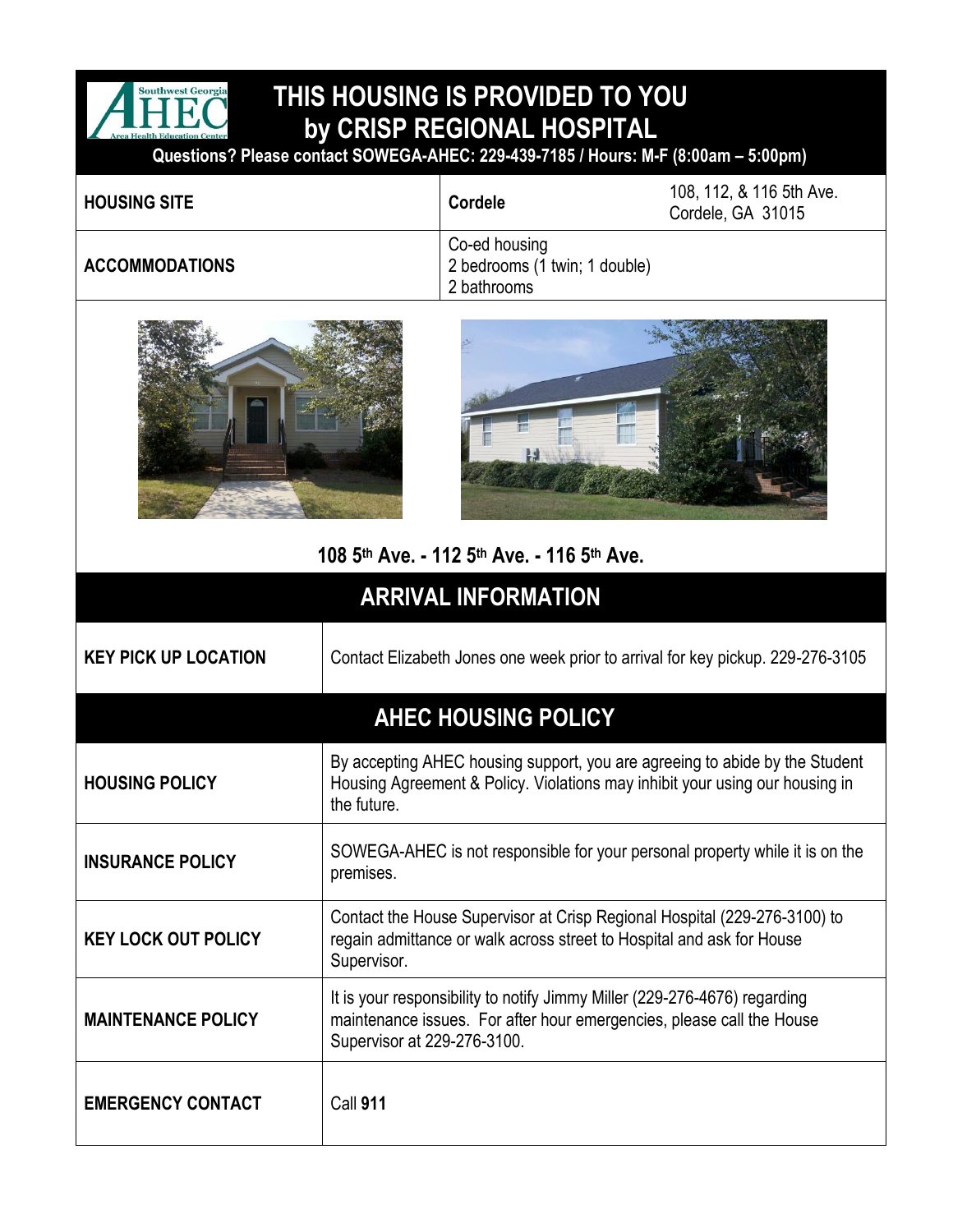| <b>DRIVING DIRECTIONS</b>                 |                                                                                                                                                                                                                                                                                                                                                                                                                                                                                                                                                                                                                                                                                                                                                |                                                                                                                                    |  |
|-------------------------------------------|------------------------------------------------------------------------------------------------------------------------------------------------------------------------------------------------------------------------------------------------------------------------------------------------------------------------------------------------------------------------------------------------------------------------------------------------------------------------------------------------------------------------------------------------------------------------------------------------------------------------------------------------------------------------------------------------------------------------------------------------|------------------------------------------------------------------------------------------------------------------------------------|--|
| <b>DIRECTIONS</b><br><b>FROM ATLANTA:</b> | From I-75 S merge onto I-475 S/GA-408 S via Exit 177 toward Bypass to I-75 S toward<br>٠<br>Valdosta.<br>Merge onto I-75 S/GA-401 S via the exit on the left.<br>٠<br>Take the I-75/Farmers Mkt Rd exit, EXIT 104, toward Cordele.<br>Turn right onto Farmers Market Rd.<br>٠<br>Turn left onto US-41 S/GA-7 S/GA-90 E.<br>Turn right onto US-41 S/GA-7 S/GA-90 E/7TH ST N.                                                                                                                                                                                                                                                                                                                                                                    |                                                                                                                                    |  |
| <b>DIRECTIONS</b><br><b>FROM AUGUSTA:</b> | From Laney Walker Blvd, continue to follow GA-4 S.<br>Turn right onto GA-88 W/Jefferson Davis Memorial Hwy. Continue to follow GA-88 W.<br>GA-88 W becomes GA-24 W.<br>٠<br>Turn left onto GA-22 W/GA-24 W.<br>٠<br>Stay straight to go onto E Hancock St/GA-49. Continue to follow GA-49 SW.<br>٠<br>Turn left onto Gray Hwy/US-129/GA-11/GA-22/GA-49.<br>٠<br>Continue to follow US-129/GA-49.<br>٠<br>Merge onto I-16 W/GA-404 W toward I-75/Atlanta.<br>٠<br>Merge onto I-75 S/GA-401 S via the exit on the left toward Valdosta.<br>٠<br>Take the I-75/Farmers Mkt Rd exit, EXIT 104, toward Cordele.<br>Turn right onto Farmers Market Rd.<br>Turn left onto US-41 S/GA-7 S/GA-90 E.<br>Turn right onto US-41 S/GA-7 S/GA-90 E/7TH ST N. |                                                                                                                                    |  |
| <b>WHAT TO KNOW BEFORE YOU ARRIVE</b>     |                                                                                                                                                                                                                                                                                                                                                                                                                                                                                                                                                                                                                                                                                                                                                |                                                                                                                                    |  |
| <b>WHAT TO BRING</b>                      | ■ toiletry items<br>toilet paper, paper towels, napkins<br>hangers<br>cell phone<br>laptop                                                                                                                                                                                                                                                                                                                                                                                                                                                                                                                                                                                                                                                     | laundry detergent<br>kitchen trash bags<br>■ food and beverages<br>(linens & towels provided, but may<br>bring your own if prefer) |  |
| <b>APPLIANCES PROVIDED</b>                | washer/dryer<br>п<br>refrigerator/freezer<br>п<br>stove/oven<br>п<br>toaster<br>٠                                                                                                                                                                                                                                                                                                                                                                                                                                                                                                                                                                                                                                                              | coffee maker<br>iron/ironing board<br>vacuum cleaner<br>$\blacksquare$ TV                                                          |  |
| <b>SUPPLIES PROVIDED</b>                  | pots, pans & cookie sheet<br>п<br>dishes<br>п<br>glasses<br>п<br>eating utensils<br>٠                                                                                                                                                                                                                                                                                                                                                                                                                                                                                                                                                                                                                                                          | serving utensils<br>pot holders<br>cleaning supplies                                                                               |  |
| <b>SERVICES PROVIDED</b>                  | Wireless internet access<br>п<br>You are responsible for cleaning up after yourself. There is limited cleaning<br>ш<br>service provided by the hospital. Please be courteous to your roommates and<br>keep your belongings picked up.                                                                                                                                                                                                                                                                                                                                                                                                                                                                                                          |                                                                                                                                    |  |